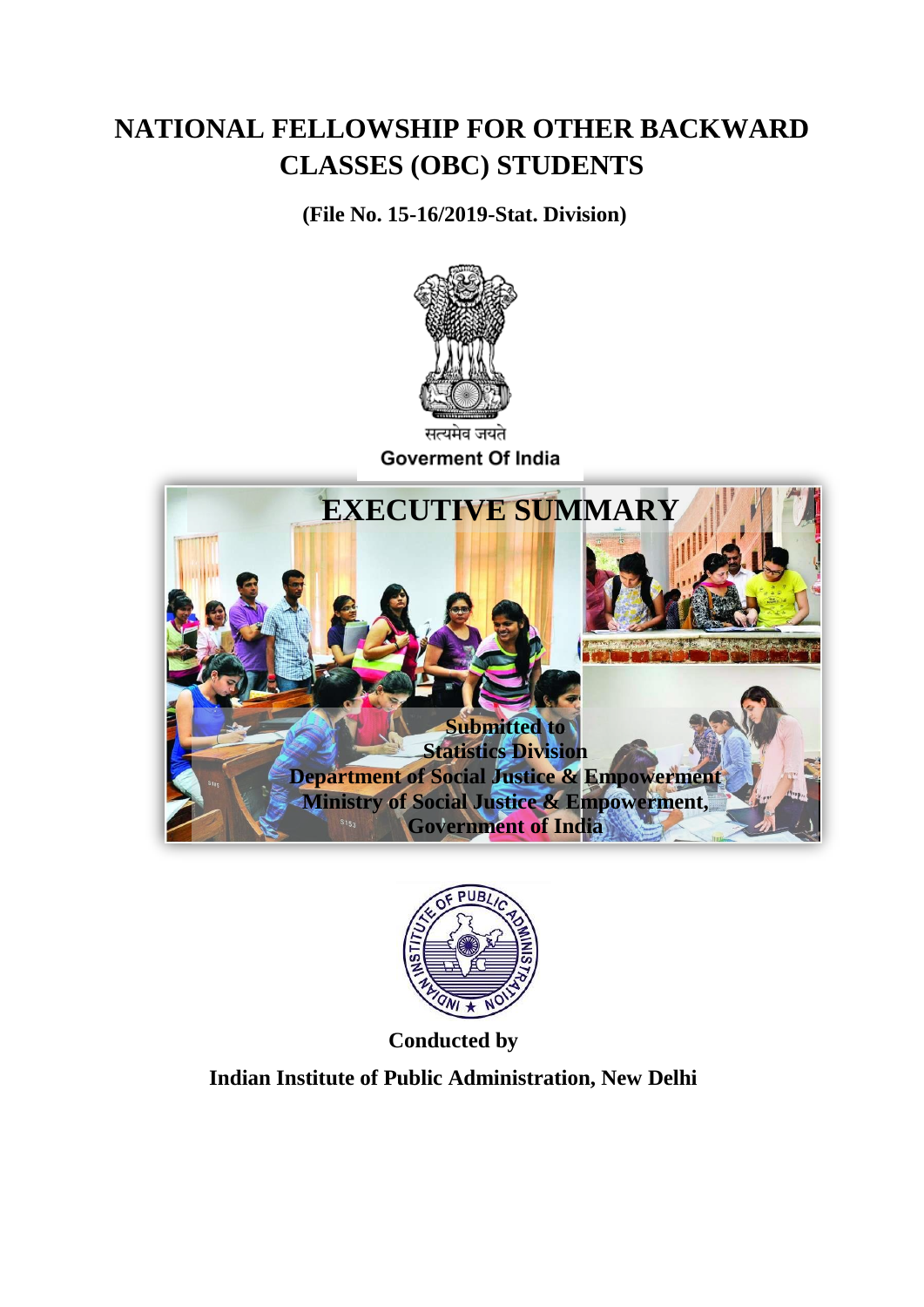## **EXECUTIVE SUMMARY**

- The National Fellowship Scheme for OBC aims at providing financial assistance to the Other Backward Classes (OBC) Students in obtaining quality higher education leading to degrees such as M.Phil and Ph.D in universities, research institutions and scientific institutions.
- The scheme aims to target and thereby benefit the unemployed OBC candidates who have passed the Post Graduate Examination in the concerned subject and who are to pursue full-time research. The eligibility criteria includes the followings: i) The candidate should belong to the OBC category and should have passed the post-graduate examination, ii) To be eligible for the award, the candidate needs to be registered for an MPhil/PhD program. There are 1000 slots for the award of fellowship every year for all the subjects for consideration of application received through an online submission form research scholar belonging to OBC category. There is a provision of 4% reservation for slots for consideration of award of fellowship to research scholars for Persons with Disability (PwD) who belongs to OBC category.
- The intake of JRF has been enhanced from 300 to 1000 per year from April 2018 onwards, in order to undertake advanced studies and research leading to MPhil/PhD degrees, who have qualified in NET-JRF of UGC for Humanities/Social Sciences or UGC-council of Scientific and Industrial Research (UGC-CSIR) NET-JRF joint test for Science stream including Engineering and Technology. The scheme also covers all universities/institutions recognized by the UGC and are implemented by the UGC itself on the pattern of the scheme of UGC fellowships. The 1000 slots are over and above the number of OBC students selected under the normal reservation policy of the government for the UGC fellowship. The tenure of the fellowship is for five years and it will be effective from  $1<sup>st</sup>$  April of the date of joining under the fellowship.
- The fellowship provided under the scheme is granted until the date of submission of PhD or five years of tenure whichever is earlier. The scheme provides that no such extension is permissible beyond the stipulated period of five years wherein the fellow ceases to be a UGC research fellow immediately after the expiry of the due date. Initially, the tenure of the fellowship is for two years under the scheme. A committee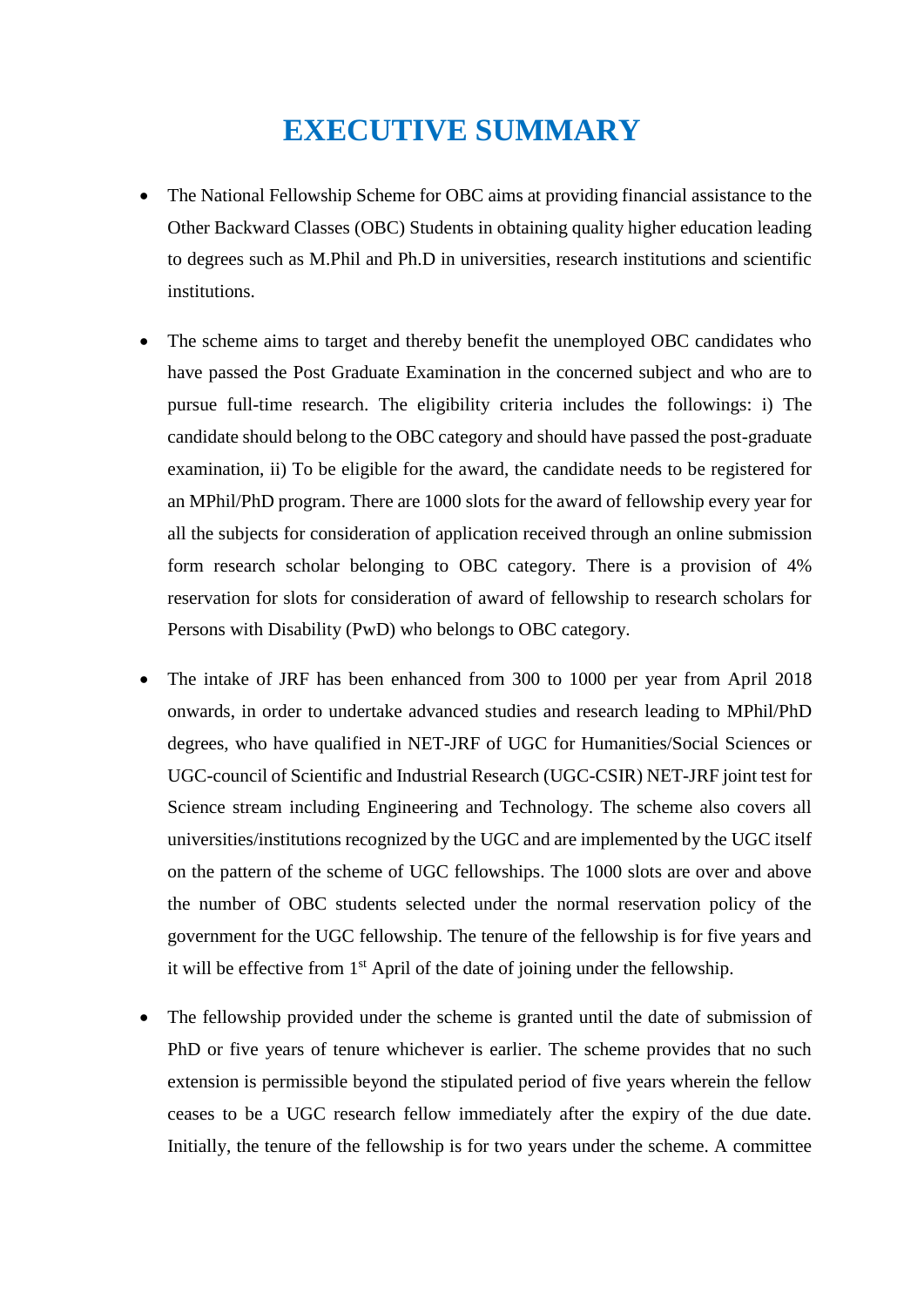of three members comprising of the Head of the Department, supervisor and one expert to be constituted by the concerned Department of the University/Institution/College. The up-gradation of the fellowship from JRF to SRF will have to be made at the level of the university/Institution/College itself based on the recommendation of the three members committee report. The scheme also states that any such up-gradation of the fellowship in respect of the awardee needs to be identified agency for further action.

- The scheme covers all universities/institutions recognized by the UGC in 26 States/UTs for the year 2017-18. The actual expenditure in 2017-18 was  $\overline{x}$  359097582 which included  $\overline{v}$  159097582 from the previous year i.e. 2016-17. The distribution of awardees by state, gender and programme (as tabulated in table 2.3) provides some interesting findings. It shows a shortage of 31.33% in the allotment/coverage. Furthermore, a total of 93 women and 113 men were awarded the fellowship. As such, 45.1% of the slots were given to beneficiary women whereas, 54.9% awarded to men. The data reveals that out of the total slots awarded, 29.1% of the slots awarded to Engineering and Technology Stream, 47.1% to Humanities and Social Sciences and 23.8% to Sciences. The physical achievement of the scheme for the year 2017-18 contains 206 awardees, as compared to the year 2016-17 with 151 awardees. It shows a 26.7% increase in one year i.e. from 2016-17 to 2017-18.
- The approach adopted for the evaluation of the scheme understudy is goal, process and outcome-based. The goal-based approach measures if the objectives of the scheme are duly met. The process-based approach studies the strengths and weaknesses of the scheme and finally, the outcome-based approach evaluates if the outcomes align with the pre-specified objectives of the scheme. In this context, the secondary information on funds released and allocated have been collected from the reports of the Department of Social Justice and empowerment, a handbook on social Welfare Statistics, website review, UGC website and demands for grant report of the standing committee on Social Justice and Empowerment Govt. of India.
- Questionnaires were administered to student beneficiaries and UGC staff related to the fellowship. Observation-based detailed discussion was held with the Department of Social Justice and Empowerment. Considering OBC (MPhil/PhD with NET/JRF) students as key beneficiaries in availing the benefits of the Scheme, they were interacted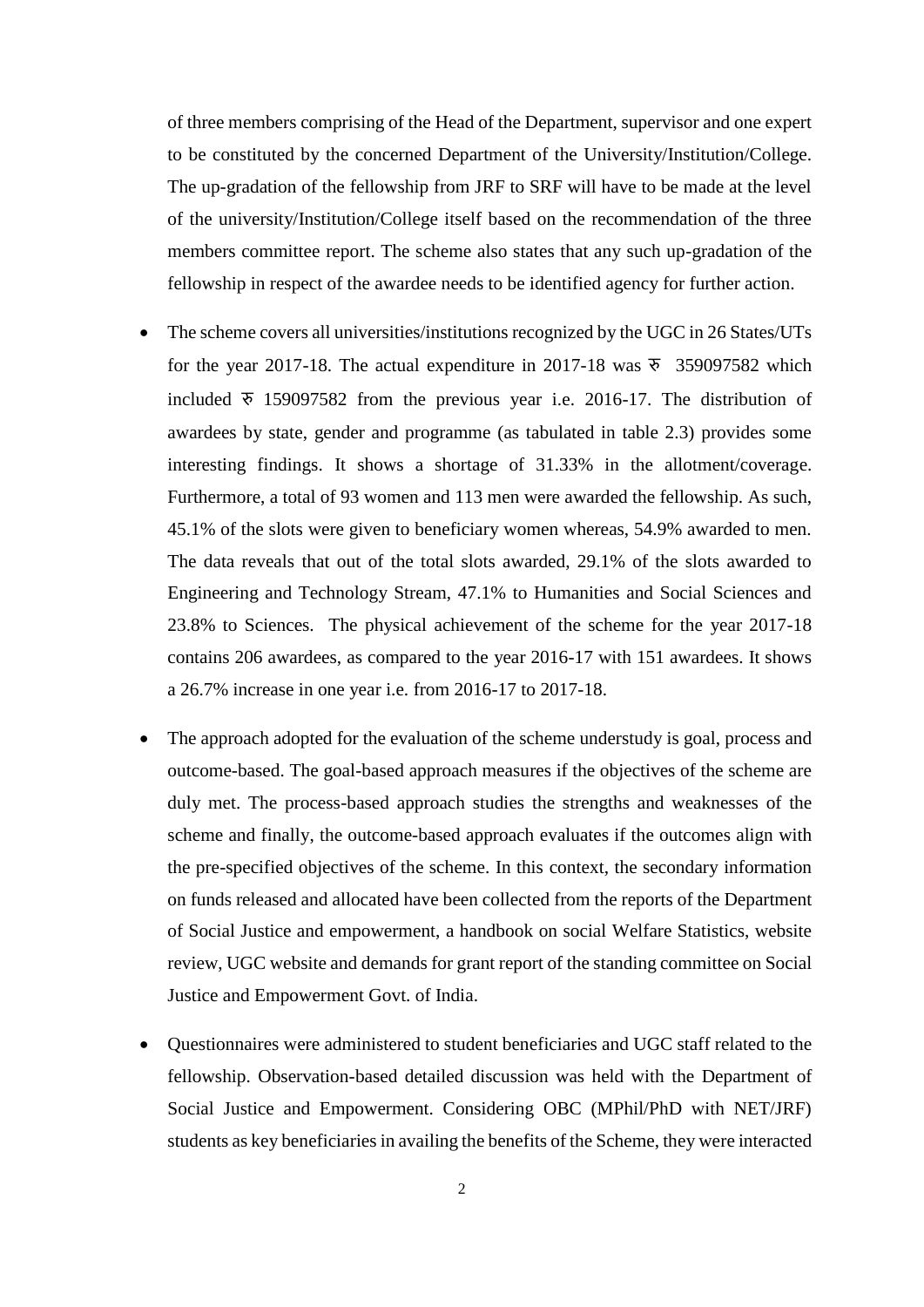telephonically to get the required information for the study. Considering the adverse situation within which the study was to be conducted, the approved questionnaires were integrated with Google forms. The questionnaire was administered to get the responses of both beneficiaries and university/institution representatives. The approach was applied to find out problems, challenges and constraints in the implementation of the Scheme. The attempt was also laid down to assess the criteria adopted for identification of the OBC (MPhil/PhD with NET/JRF) student's beneficiaries and method applied for motivating them for financial assistance. Nevertheless, using primary and secondary sources, shortcomings in the design of the Scheme has also been identified.

- As far as the sample size of the evaluation study is concerned, a total of 62 beneficiaries have been covered who have actually availed the scheme as against 106 beneficiaries mentioned in the LoA. The data shared by UGC was detected with duplicate names. This has been found particularly in the case of Uttar Pradesh. Then the duplicate names were eliminated considering the responses received from the beneficiaries. The five states include Madhya Pradesh, Rajasthan, Haryana, Bihar and Uttar Pradesh.
- The sample under study indicates that around 42% of the beneficiaries belong to the state of Uttar Pradesh followed by Bihar, Madhya Pradesh, Rajasthan and Haryana with 21%, 16%, 15% and 6% of the sample population, respectively. The sample under study also provides crucial insights into the popular streams that the beneficiaries have enrolled themselves in under the scheme. It depicts that around 47.6% of the beneficiaries in the sample have opted for Humanities and Social Science stream followed by Engineering and Technology and Science stream constituting for 41.7% and 10.7% of the sample respectively.
- Moreover, around 18.4% of the sample beneficiaries have benefitted from the scheme, having enrolled in the Humanities and Social sciences stream at Dr. B.R. Ambedkar University of Social Sciences. Humanities and Social sciences stream remain a popular area of interest among the sample beneficiaries in the states of Bihar (50%), Rajasthan (50%) and Uttar Pradesh (47%). However, in the states of Haryana and Madhya Pradesh, majority of the beneficiaries have enrolled themselves in their chosen stream of Engineering and Technology.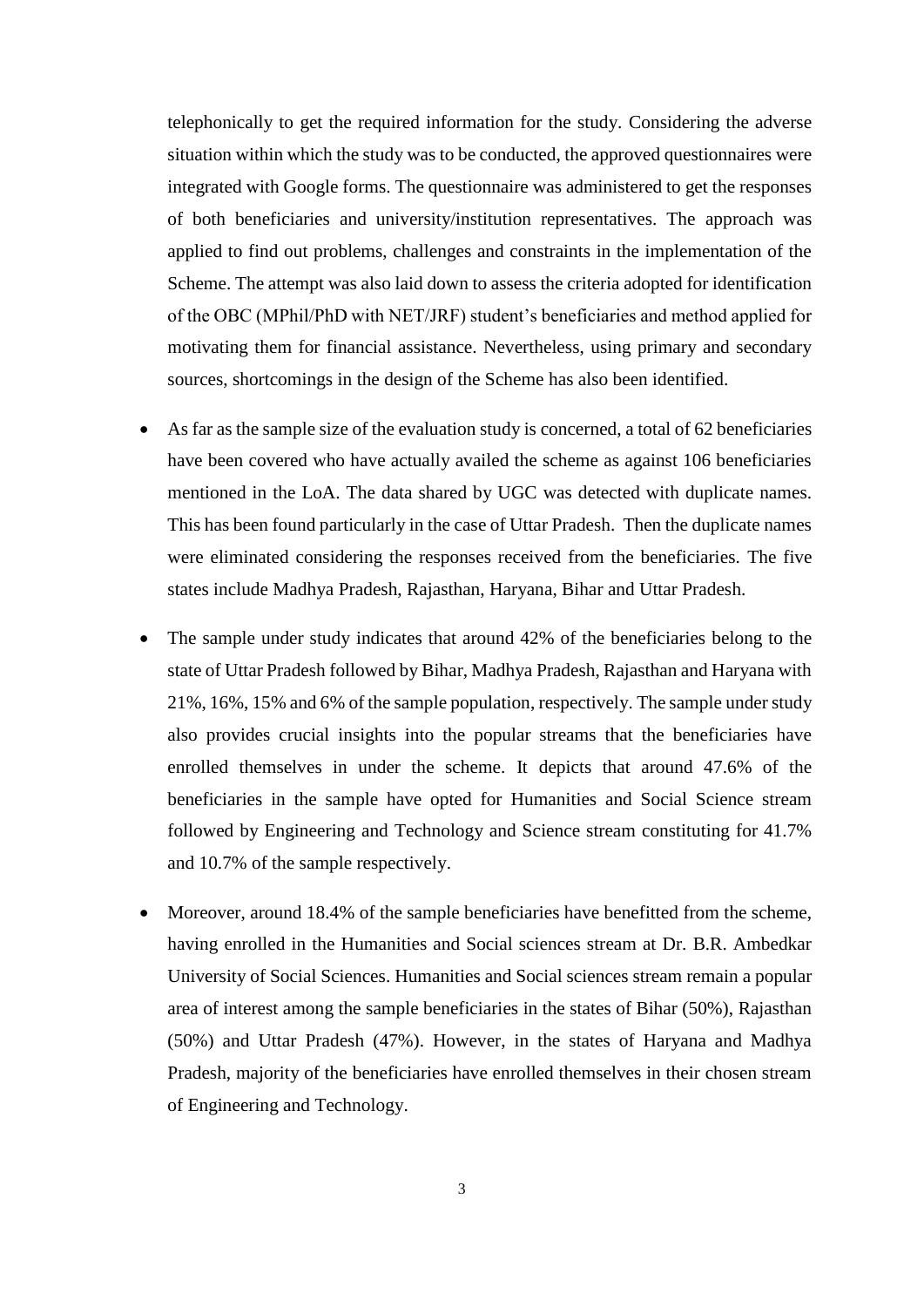- The data provided by the bank was of 103 beneficiaries of which some of the beneficiaries were uncovered. Later, the bank representative informed that the list shared by them was mixed of beneficiaries of the other schemes. The UGC provided a list of 206 beneficiaries of which for the selected states, the total number of beneficiaries were identified as 61. We compared both the sheets and talked to the beneficiaries. Finally, a total of 62 beneficiaries were found availing/availed the scheme. The maximum female representation is from Rajasthan (32.1%), followed by Uttar Pradesh (28.65%), Madhya Pradesh (25%), Bihar (10.7%) and Haryana (3.6) among the sampled states. Out of the total beneficiaries drawn, the maximum allocation is vivid in the state of Uttar Pradesh (33.9%), followed by Rajasthan (22.6%), Madhya Pradesh (21%), Bihar (14.5%) and Haryana (8.1%).
- A before and after approach is adopted in terms of changes in the socio-economic conditions of the target population courtesy the scheme. The Questionnaire which contains process-related and multiple issues provide the basis of a robust framework to critically examine the sustainability of the scheme under study. The approach to the study is the balanced blend of primary and secondary information shared by the beneficiaries. Importantly, the views of beneficiaries have also been taken as to what extent the scheme has influenced them. The evaluation study has considered outcome/output indicators to assess the extent which the scheme has brought about changes in the socio-economic conditions of the beneficiaries.
- The questionnaire was designed for the beneficiaries and UGC staff. The questionnaire included their basic profile, the profile of beneficiaries, the socio-economic conditions of the beneficiaries before the scheme, and the situation changed after the beneficiary was covered. In-depth interview was conducted with the UGC officials who are responsible for designing and coordinating the fellowship programme, which helped in providing comprehensive details regarding the objective, structure, implementation and the existing challenges of the scheme. In-depth discussions were also done with university representatives, telephonically. Key observations were made during having telephonic discussions with the beneficiaries and the stakeholders such as fellowship beneficiaries, the UGC and the heads of the institutes. The observations drawn from the responses provided deep insights into the implementation and the benefits experienced by the demand side stakeholders namely the OBC students. The in-depth interview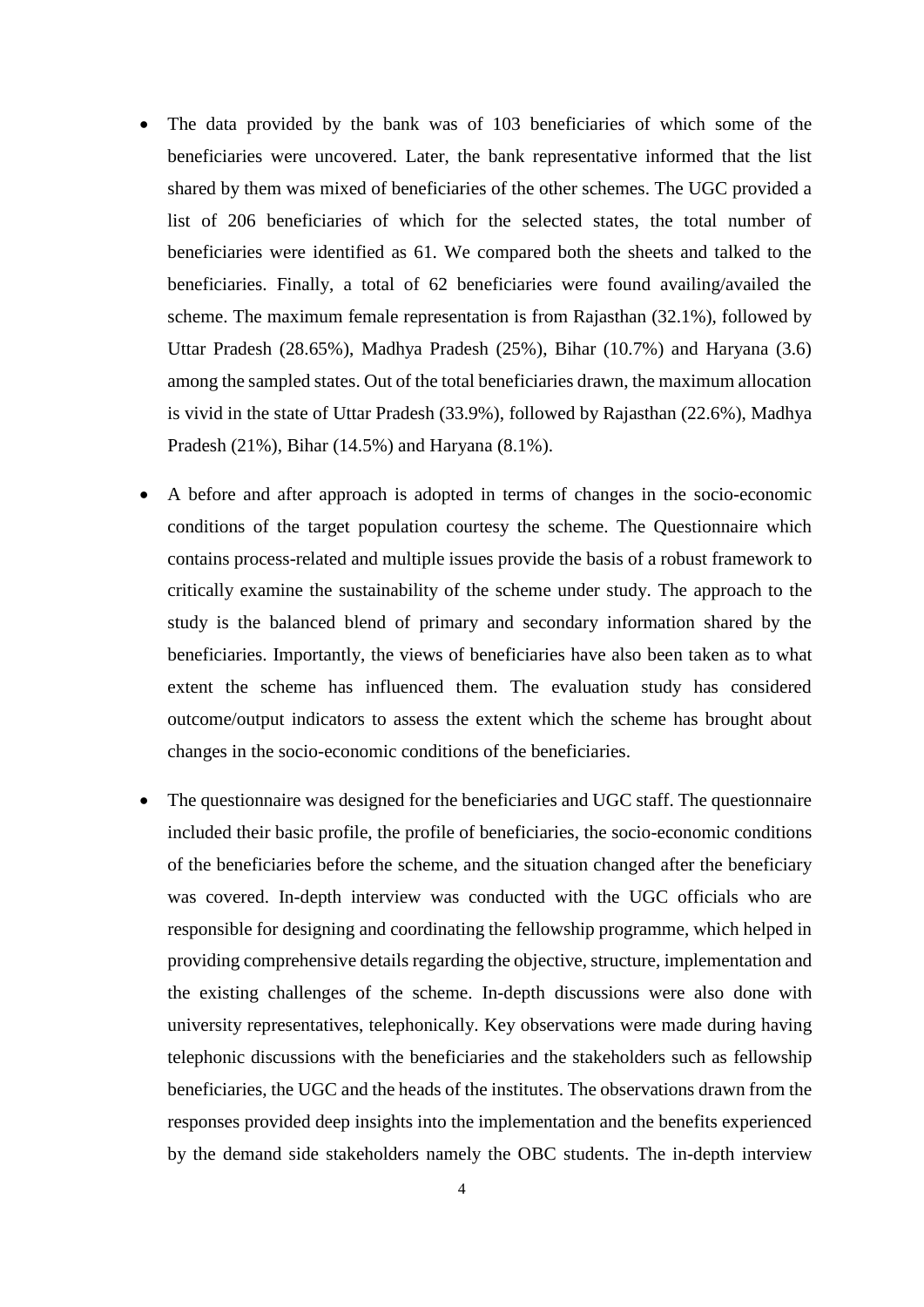enhanced the qualitative findings. In aligning with the objectives of the scheme, the set of key performance indicators have been designed, *the findings of which has been outlined below.* 

1. In terms of gauging the impact of the scheme on the success rate of degree completion, the data collected informs that there was no entry for the Ph.D course before the scheme. After the implementation of the Scheme, the number of advance qualifications has considerably gone up. It has significantly impacted the qualifications of the beneficiaries. Based on both secondary and primary information collated, it has been found that out of 62 beneficiaries reviewed in the five States, 74.1% beneficiaries have either completed their Ph.D degree or about to complete Ph.D. Most of the Master and M.Tech/M.Phil holders have shifted to the Ph.D courses.

2. So far as the changes in the qualification of the beneficiaries are concerned, it has been found that 17.02% of beneficiaries are still with their Master degree. A total of 53.3% of beneficiaries have shifted to M.Phil degree as a result of inclusion under the scheme. The stream of Engineering & Technology has outperformed the other streams. Findings suggest that the students with Engineering and technology received 100% educational attainment, as compared to other streams. There has been a change in 95.5% of master degree holders, 35.71% in M.Phil degree holders and 100% in the Ph.D degree holders. Overall, it shows 76.6% changes in the educational attainments of the beneficiary scholars.

3. In studying the impact of the scheme about the participation of the university under UGC, a total of 32 universities/institutions recognized by UGC have participated in the scheme, considering the beneficiary students from the five sampled states. Based on participation of beneficiary OBC students, the participation of universities has been classified in five slabs, namely (1) 8.1%, (2) 6.5%, (3) 4.8%, (4) 3.2% and (5) 1.6%. The first slab is with 5 student beneficiaries, the second slab with 2 scholars, the third slab with 2 fellows, the fourth slab with 4 recipients and the fifth slab with one beneficiary.

4. Overall, four universities/institutions have participated with 81.% of the beneficiaries, two each for 6.5% and 4.8% of the beneficiaries, four for 3.2% of the beneficiaries and remaining with 1.6% of the beneficiaries. Out of the total beneficiaries registered in the universities Institutions, Uttar Pradesh has outperformed (33.9%) the other sampled states viz. Rajasthan (22.6%), Madhya Pradesh (21%), Bihar (14.5%) and Haryana (8.1%).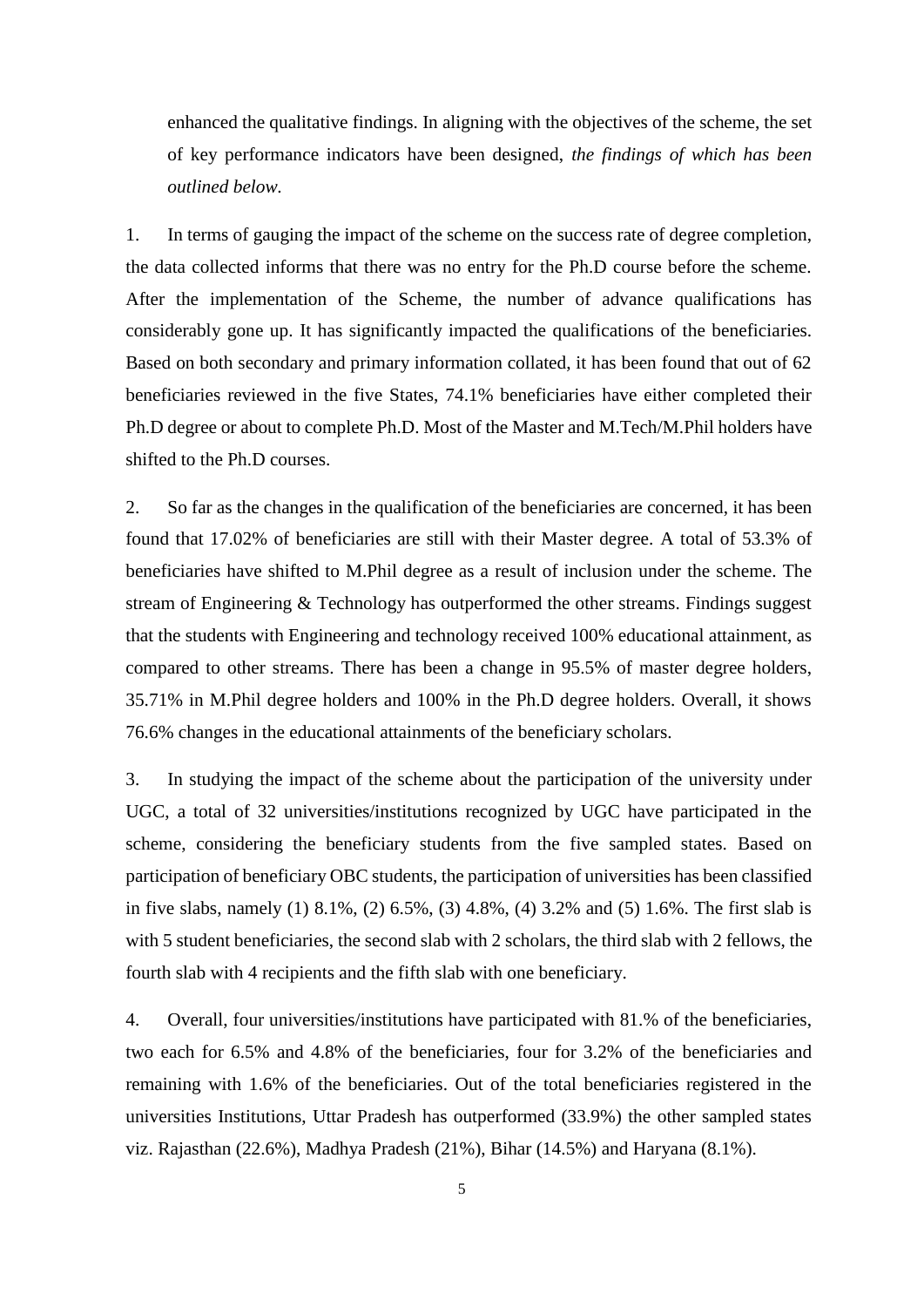5. After availing the financial assistance, the expenditure pattern of the beneficiary student has changed. The JRF holders' expenditure has changed at the rate of 35.2 percentage point whereas, SRF holders' 13.8% percentage point. Overall, the change in the expenditure pattern has been recognized to the tune of 23.7%. Based on the feedback of 58 beneficiary students, the monthly expenditure has been calculated. The monthly expenditure pattern calculated is inclusive of expenditure on books, hostel fee, mess charges, stationery, and other required expenditure. Average monthly expenditure of Rs. 19725 has been calculated for a JRF holder. The average expenditure of Rs. 21408.3 has been calculated for a SRF holder. As such, the unutilized amount in the case of JRF is Rs. 11275 (36.3%) and for SRF Rs. 13591.7 (38.8%).

6. The educational details of parents of OBC students were obtained from beneficiary students through google forms. It has been found that no parent was found having a Ph.D degree or M.Phil degree. Most of the beneficiaries were first-generation researchers. Out of the total beneficiaries' fathers educational information received, 58.6% of the fathers were having graduation and professional degrees, followed by XII (17.2%), X (6.9%) & diploma (6.9%), and 3.4% each for V, VIII and Master degrees. The beneficiaries surveyed informed that 22.4% of mothers were illiterate. Out of the total information garnered, 22.4% mothers were educated upto  $12<sup>th</sup>$  class, 20.7% upto 10<sup>th</sup> level, 17.2% upto 8rth class, 10.3% educated up to  $5<sup>th</sup>$  standard and 6.9% upto graduation.

7. Based on average monthly expenditure and admissible financial assistance under the Scheme informs about the surplus amount unspent with the beneficiary students. Considering the calculation, the amount being paid to the beneficiaries are enough and presently requires no enhancement. On the feedback received from the beneficiary students, a total of nine have said that the amount needed to be increased. For scaling up of the monthly financial assistance under the scheme has been expressed by 5.22% of the total beneficiaries responded. Remaining 94.8% of the beneficiaries are satisfied with monthly financial assistance.

8. Most of the beneficiaries (31%) shared that after completion of their studies, they found employability, followed by improvement in the research capacity (22.4%), the number of slots to be increased (19%), amount to be increased (15.5%), easy to access fellowship (8.6%) and timely release of money (3.4%).

9. Overall impression of the course was assessed using Likert scale of 1-5 wherein qualitative experience was associated with the NFS-OBC. On the scale, 2.5 score is generally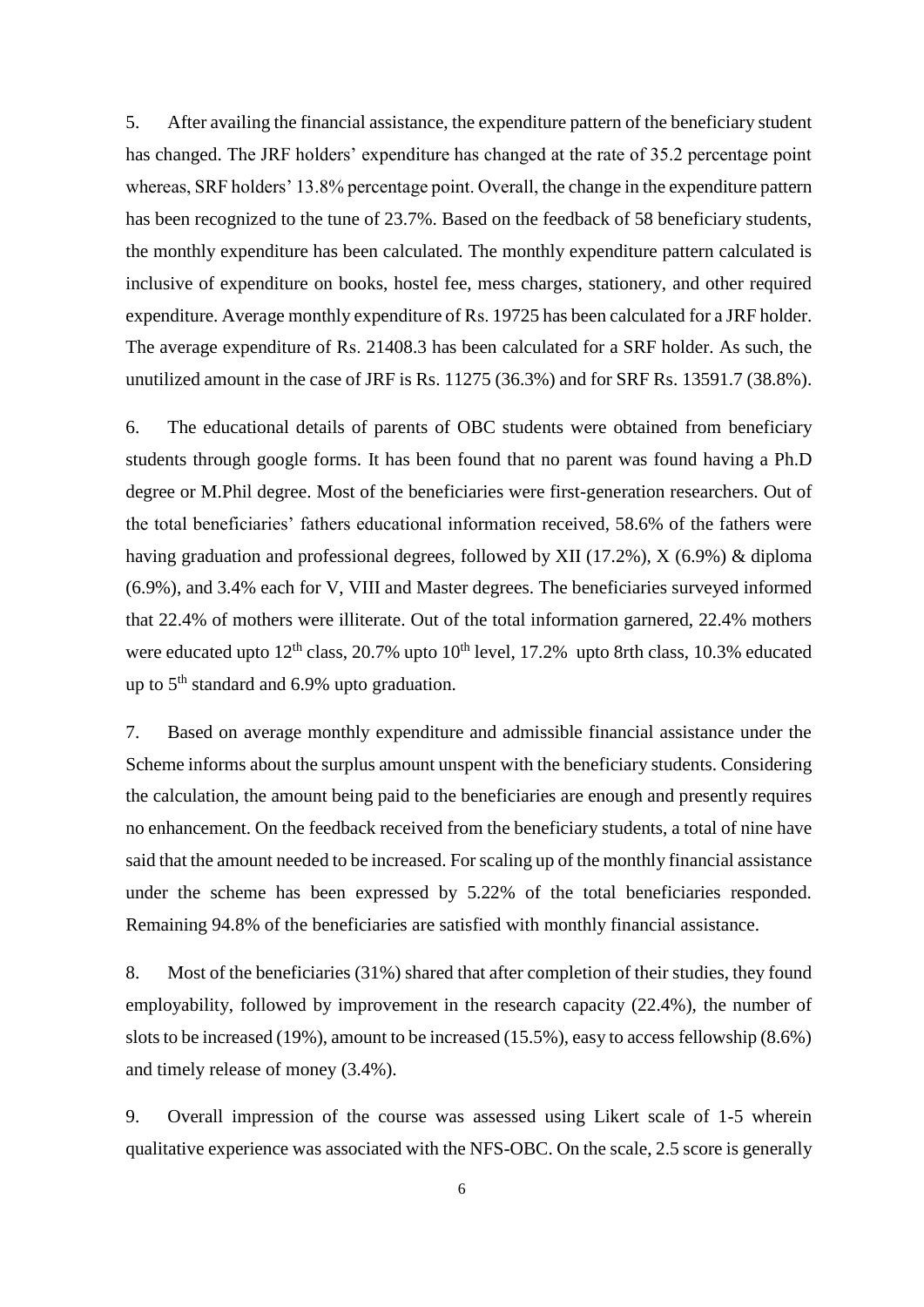considered to be good. The responses of the beneficiaries have been taken by both stream and course. The average score given on stream and course have been recorded as 3.9. The value of 3.9 is better score because it is above the average of the rating scale (2.5). The score of 3.9 is 35.9% better than the average score on the rating scale. The highest rating (4.3) has been given by the beneficiaries of Engineering and Technology, followed by Science (4.2) and Humanities and Social Sciences (3.6).

10. On assessing the change in the expenditure pattern of the beneficiaries, the Engineering & Technology beneficiaries have started spending additional 38.53%, Humanities and Social Sciences beneficiaries have identified with additional 15.91% expenditure, and scholars of science have spent 26.31% additionally due to coverage under the Scheme. Findings also illustrate the fact that the expenditure on books, stationery, hostel and mess have gone up on average across the various streams.

11. Employability is a key performance outcome of the scheme under study as the scheme envisages equipping scholars to effectively take advantage of the growing opportunities at the national and international level in the context of the new economic order. 37.9% of the beneficiaries have got employment both in private and govt. sectors. However, 62.1% of beneficiaries are yet to be employed. A break-down of the employability status in light of the stream opted by the beneficiaries suggests that of the total 12 beneficiaries from Engineering and Technology, 66.7% were found engaged in private jobs, none in Govt. jobs and 33.3% were yet to be employed. Moreover, of the total 27 beneficiaries responded from Humanities and Social Sciences, 22.2% had private jobs, none in the govt. jobs and 77.8% remain unemployed. Out of the total 19 beneficiaries responded from Science stream, 36.2% were privately employed, 5.3% employed in govt. and 57.9% unemployed.

12. Changes in average score before and after the scheme weren't not found very effective. Having covered under the scheme, a 7.1% gain in the score of beneficiaries from Humanities and Social sciences and 4.8% drop in the average score of beneficiaries from the Engineering and technology & Science stream were found. Hence, it can be concluded that the composition of the average score of beneficiaries, before and after the scheme and across the streams have altered merely in favour of the Humanities and Social Sciences stream and has seen a decline in the Engineering and technology and the science stream.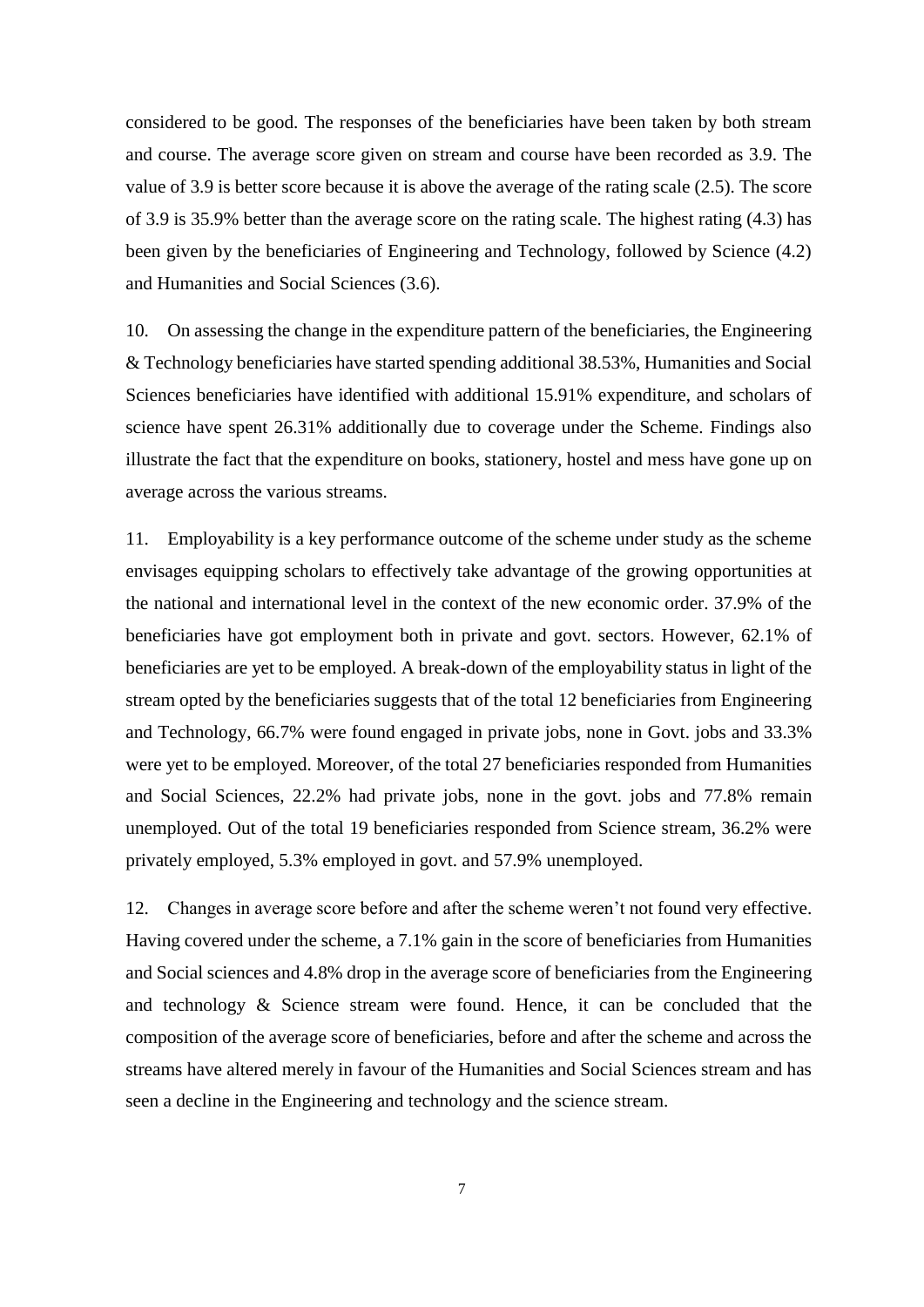13. Perceived satisfaction of the beneficiaries has also been documented with regard to before and after the scheme. It has been found that before the scheme 55 beneficiaries perceived satisfaction with their academic score whereas, after the scheme, their number became 47. Around 22% of the respondent beneficiaries were satisfied with their grades while pursuing Engineering and technology before participating in the scheme under study which saw no change even after availing the scheme. This trend was similar across the other streams of study. This suggests that the score improvement or changes in the grades of beneficiaries can't be attributed to the impact of the scheme.

14. A total of 53.3% of beneficiaries have expressed that the fellowship support has reduced the financial burden of their parents. However, the rest 46.7% of parents did not find any relief by availing the fellowship by their wards. In the Engineering and Technology stream, around 23% claimed to have not been dependent on their parent's financial support before the scheme which changed to 19% after the scheme. Similarly, for the humanities and social sciences stream, around 50% of the enrolled beneficiary didn't seek financial support from their parents before the scheme the response of which changed to 47% after the scheme. As far as the Science stream was concerned, there was an increase in the proportion of enrolled students not seeking financial support from the students from 27% before the scheme to 34% after the scheme.

15. 89.7% of beneficiaries have found the scheme beneficial to them. A meagre 8.6% of the beneficiaries have found the scheme being non-beneficial to them. 100% from Science, 91.7% from Engineering and Technology and 89.7% from Humanities and Social sciences beneficiary students have reported the scheme effective and beneficial.

16. In terms of existing challenges and key bottlenecks that continue to prevail, some of them include a) The data-set of beneficiaries confronts with several issues like the update in domicile state, proper upkeep of data at the level of banks and the UGC, b) Some of the beneficiaries have been found availing the scheme for three months (one quarter) and shifting to some other Scheme or leaving. This creates a major roadblock in the smooth flow and functioning of the Scheme, c) The publicity of the 'National Fellowship Scheme for OBC Students' was not necessarily publicized on the University/Institute websites/notice boards, d) The dedicated page on UGC website for 'National Fellowship Scheme for OBC Students' has a tab for 'outcome report'. The outcome report has been classified into three parts, namely papers published (National/International), conference attended (National/International) and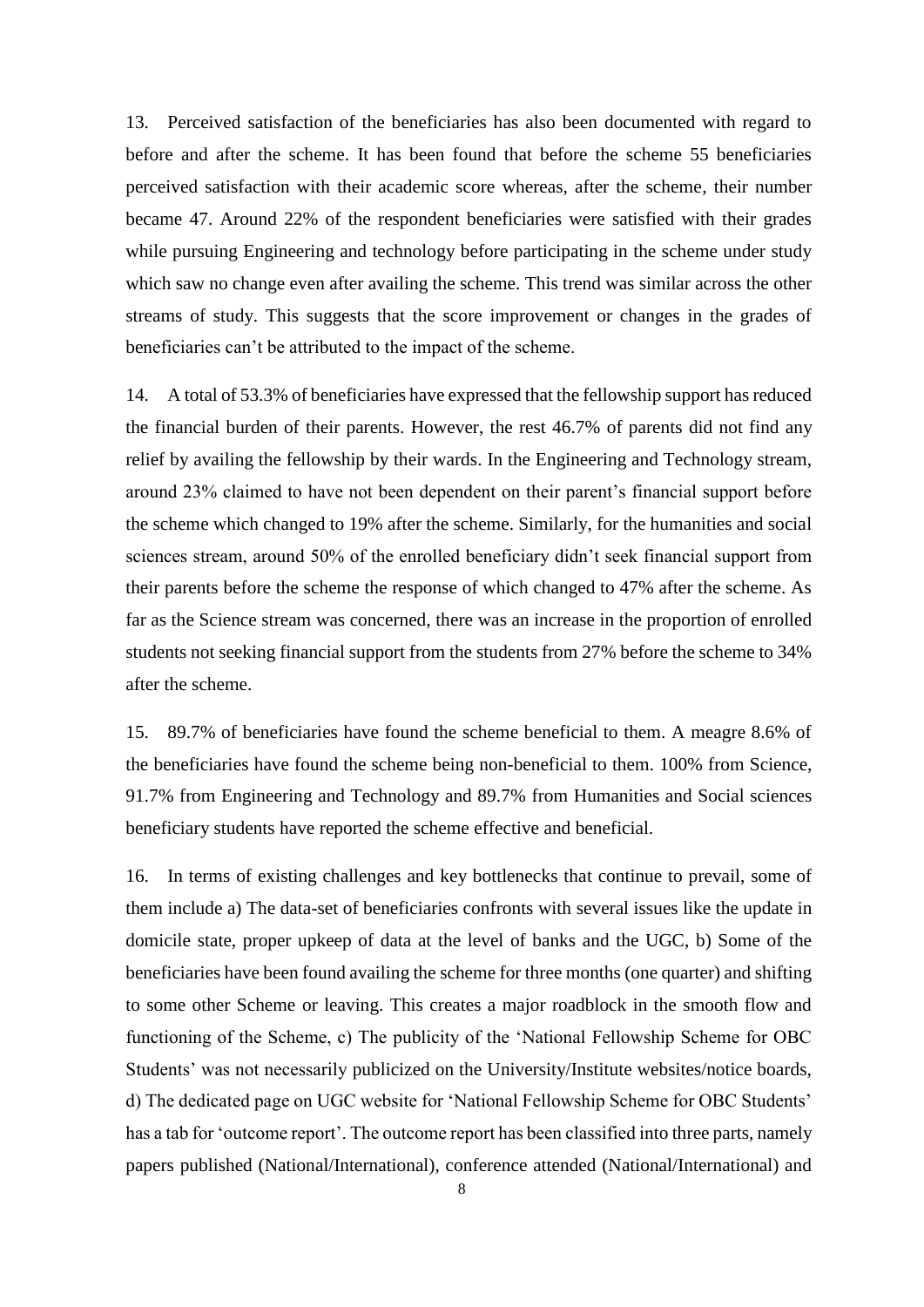seminar attended (National/International). All the cells were found empty. It shows the active coordination deficit on the part of UGC with university/Institution participated as well as the beneficiaries covered, e) The scheme is not implemented annually by the UGC as shared by some of the beneficiaries from Aligarh Muslim University, who believed that the applications for the scheme were solicited alternate years, and f) The payment of the first instalment was released quarterly, and in some cases on a half-yearly basis. The periodicity in payment was flagged-on as one of the major bottlenecks. The scholars required money to be disbursed monthly to meet their emergent educational needs.

17. Input use efficiency, also known as the productivity ratio indicates that the scheme has had positive results in terms of efficient use. This is to say that for every 1 crore spent, around 32 beneficiaries benefitted in FY15 followed by 33 beneficiaries benefitting in FY16. A massive jump was noticed during FY17 and FY18 wherein beneficiaries impacted almost doubled for every 1 crore spent (from 33 individuals to 60 individuals). As of FY19, approximately 73 beneficiaries were impacted on average for every 1 crore worth of fund released.

18. Key externalities in the light of the scheme have also been identified. These include the following: a) The fellowship program should aim at building capacity and leadership skills over and above providing financial support which would lead candidates/awardees under the scheme to imbibe innovative skills to build upon their potential to create long term change, b) The National fellowship program for OBC needs to broaden its objective by not only providing financial support but also place continued and equal focus on guidance, mentoring, capacity building as required, c) Since the fellowship program under study involves people from the marginalized background, there is a need to have a re-entry plan and sustained support in place for the post-fellowship tenure to manage the expectations of the individuals and their organizations, d) The fellowship program should not be too rigid as that constraints participation. The program should continuously evolve and promote learning and adapting to changes as necessary and e) there should be a transparent and appropriate evaluation of the performance of the individuals in carrying out the research work. Although independent interests among the individuals should be promoted, a sense of contribution to issues that matters to the society needs to be inculcated among the fellow.

19. In terms of bettering and improving the program, key recommendations have also been brought out. Some of them include a) Institutional variation needs to be taken into